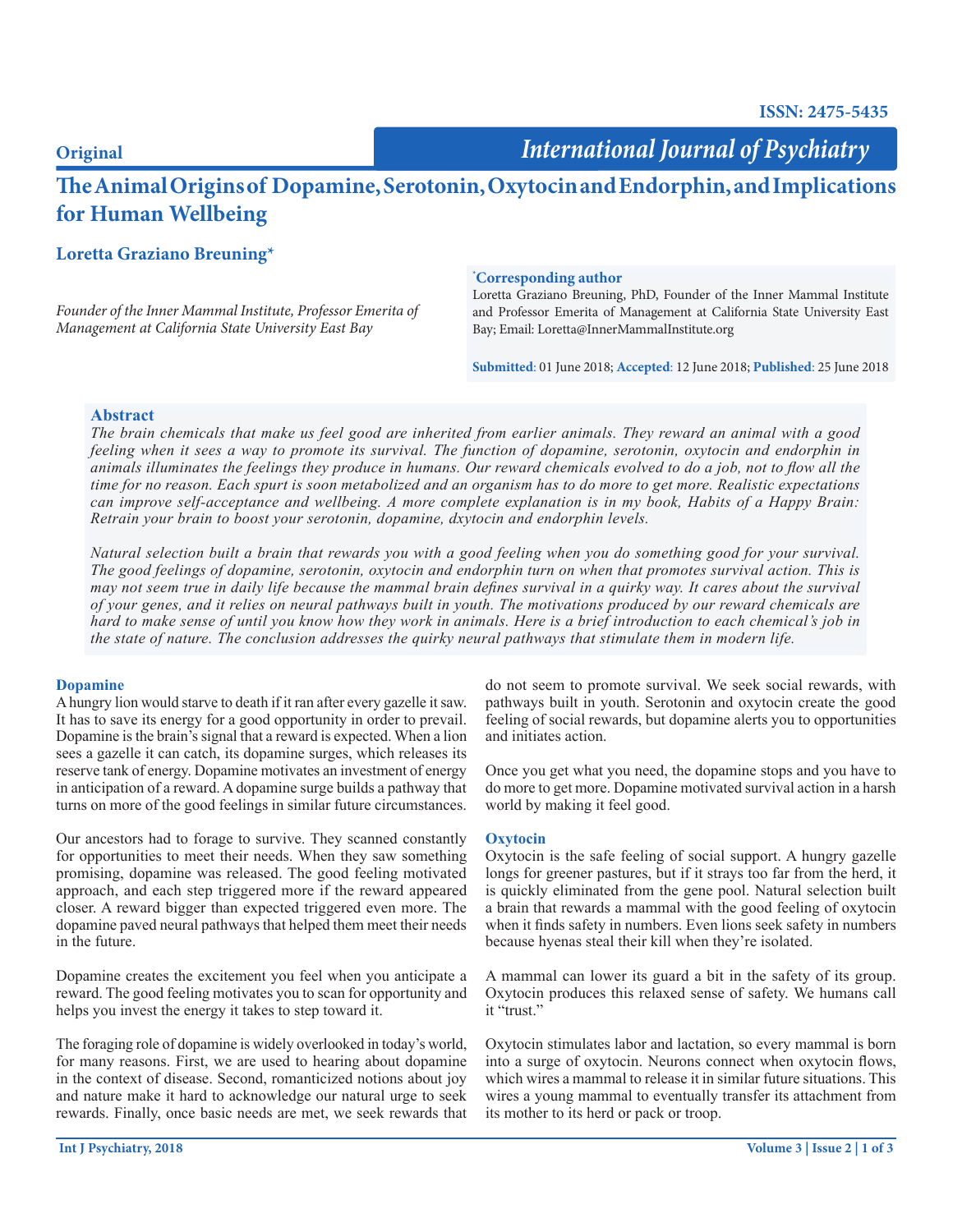A herd only promotes survival if you run when your herd mates run. We humans hate the idea of being a herd follower, but a gazelle would not last long if it insisted on seeing the lion for itself. It survives by trusting the judgment of its herd mates. We have inherited a brain that feels safe when among those we trust. You may long to explore greener pasture, but when you are separated from the herd, your oxytocin falls and you feel as threatened as an isolated gazelle.

Touch stimulates oxytocin. Primates stimulate it by grooming each other's fur. But an individual close enough to touch you is close enough to bite you. The mammal brain is designed to make careful decisions about who to trust rather than just release it all the time.

Life in a herd is not all warm and fuzzy. There is plenty of conflict in a mammalian social group. Individuals disperse to reduce conflict when predator threat is low. But when predators lurk, mammals seek social trust in ways that fit their oxytocin past. Common enemies are the social glue of the mammal world.

Oxytocin is often romanticized as the "bonding chemical" or the "love hormone." We imagine animals sticking together in the "got your back" way that we long for. But a gazelle seeks a herd to save itself, even as it puts others at risk. Realistic expectations about oxytocin can help us enjoy the trust we have instead of judging it against an ideal that doesn't exist.

#### **Serotonin**

When two monkeys see the same banana, one of them withdraws and the other goes for it. Animals avoid conflict by constantly comparing themselves to others, and restraining assertions near stronger individuals. When an individual see that it's in the position of weakness, cortisol is released, which motivates a retreat to avoid pain. When an individual sees itself in the position of strength, serotonin is released and it asserts itself. Serotonin is not aggression. It is the nice calm feeling of being in a position where you can safely meet your needs.

In the state of nature, some individuals make a lot of copies of their genes while others make none at all. We are descended from those who did what it took to keep their genes alive. Natural selection built a brain that rewards you with a good feeling when you assert and prevail. Serotonin is that feeling.

A mammal who asserted all the time would soon come to harm. The brain built by natural selection makes careful decisions about when to assert. Social comparison is effectively more primal than food for sex because it always comes first. You only get the serotonin when you come out on top in your own estimation. It would be nice to have this good feeling all the time, but your brain saves it for when it actually promotes survival.

Mammals avoid violence in an interesting way. When two individuals meet, the mammal who sees itself to be in the position of strength makes a dominance gesture that is understood by that species. The other individual can either respond with a submission gesture, or risk a conflict. Animals only fight when they expect to win. Most of the time, one individual submits. The dominant individual enjoys a moment of serotonin, which makes it feel calm rather than aggressive. It may even share resources and protect the weak. But it expects submission, and gets it, until one day it doesn't.

The serotonin facts of life make us uncomfortable. Ethologists described these dynamics decades ago, but the information has been ignored. Yet humans have lived alongside animals and observed their dominance struggles for millennia. The facts are easily available to anyone who wants to understand our natural impulses. The point is not that we should dominate others to feel good. The point is that we create social comparison in our own minds. We cause our own suffering when we believe we are weak, and we can relieve our suffering by changing that belief. Of course it is better not to compare yourself to others at all, but your mammal brain does it anyway. You will think it is imposed on you until you see how you are doing it yourself.

Female animals seek social advantage as urgently as males do, with behaviors effective for promoting a female's genes. Mammals invest most of their energy in the quest for serotonin as soon as they are safe from hunger and predation.

Neurons connect when serotonin flows, which wires a mammal to expect the good feeling in ways that worked before. The mammal brain generates social expectations from its own lived experience. It responds to those around it from moment to moment. It does not construct abstractions about the way things are. It doesn't have enough neurons to do that.

The big human cortex constructs generalizations about our social impulses. We have dozens of words to describe the mammalian urge for the one-up position, such as pride, ego, status, confidence, competitiveness, getting respect, attention or recognition, feeling special, important or appreciated. Harsh words come to mind when our rivals seek social advantage, but when we seek it ourselves, we feel like we are just trying to survive.

The natural urge for serotonin explains many of the frustrations of daily life. Small perceived slights often feel like survival threats because losing the one-up position is a survival threat in the state of nature. The mammal brain's quest for serotonin creates a sense of urgency about the minutiae of social interactions. Many people have the impression that others are on the serotonin fast track and they are somehow deprived. It helps to recognize that serotonin is a challenge for everyone. The monkey who is stronger in one moment endures more challenges. Usually it is on the "live fast and die young" track. No one has a royal road to serotonin.

# **Endorphin**

Physical pain triggers endorphin. It evolved to help an injured animal do what it takes to survive. A gazelle can run while a lion is hanging from its flesh because endorphin masks pain. A caveman with a broken leg could seek help thanks to endorphin. Our endogenous morphine masks pain with a euphoric feeling for a few minutes. After that, we are designed to feel pain because the information is essential to protect injuries.

We are not designed to inflict pain on ourselves to enjoy the endorphin. That would be a very bad survival strategy. Alas, people are tempted to chase it. Runner's high is a familiar example. Runners do not trigger endorphin every time they run. They only get it when they run to the point of pain. As the body habituates, it takes more and more pain. This strategy is tragically unsustainable. We did not evolve to seek endorphin. We are meant to seek dopamine, serotonin, and oxytocin, and save endorphin for emergencies.